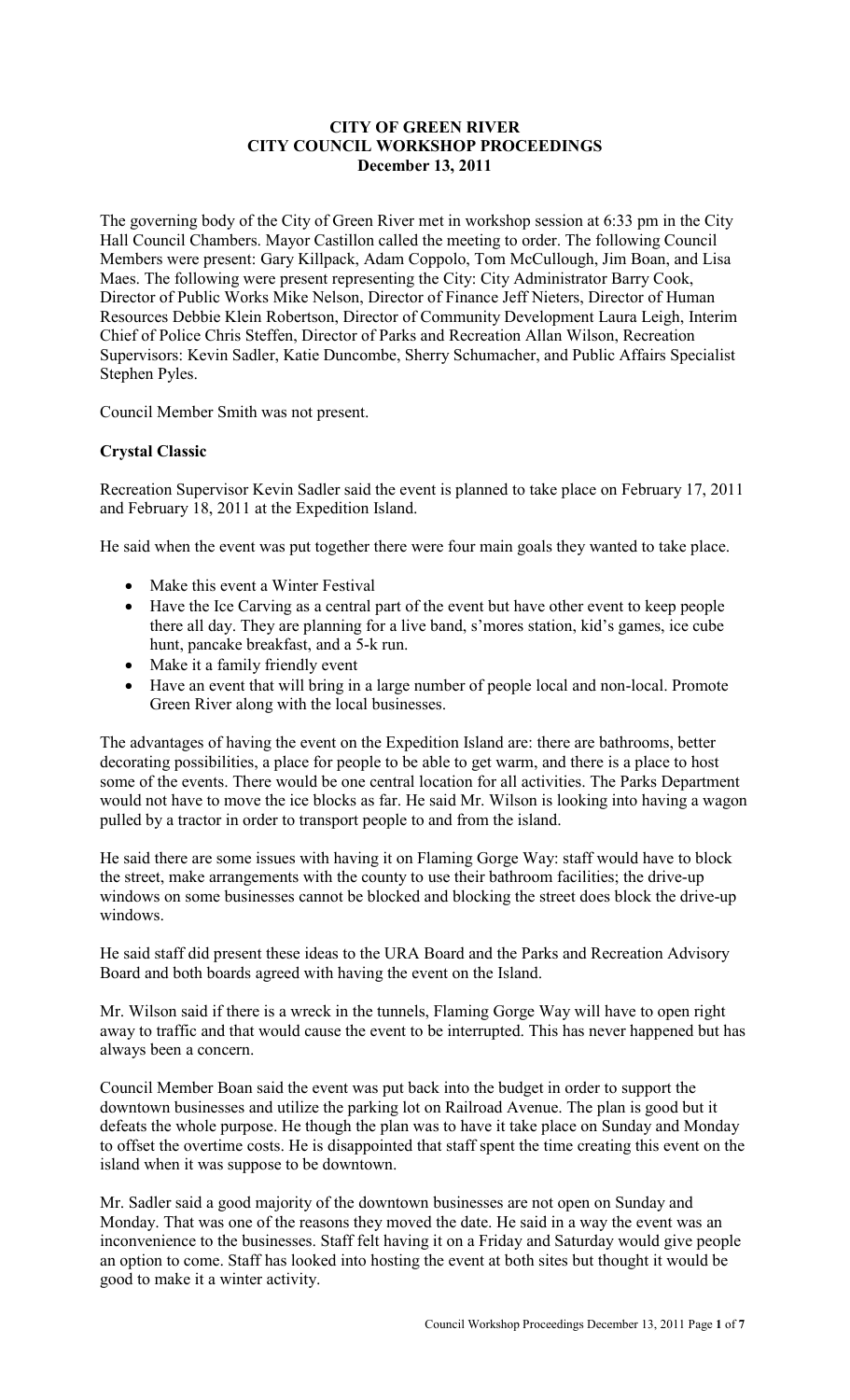Mr. Wilson said this does not take away from the downtown. Once the shelter and fence on Railroad Avenue is completed, the event could be moved.

Mr. Sadler said having the pavilion open so people can get warm is a big reason why they wanted to have it at the island. This way they are not getting cold and leaving.

Mr. Wilson said as far as overtime. They have compared both options, having the event on Friday and Saturday opposed to Sunday and Monday really would not cost any more or less. He said they have \$1,000 for advertising from the Travel and Tourism Board but if this is approved then they will go back to the Travel and Tourism Board to ask for more advertising money.

Council Member Killpack said the bottom line is success. When it was on Main Street it was not successful otherwise it would have been put in the budget. He applauded the Parks and Recreation Department for thinking out of the box. He thinks it can be a great success. The merchants could still be involved by putting something from their business in the bags that will be passed out at the event.

Council Member Coppolo said this event was cut just because there was no money for the event not because it was not successful. He said they need to find a way to tie the island and downtown together. You could have the ice carving on Main Street and the other events at the island.

Council Member Maes said she agrees with Council Member Coppolo. These carvings are a piece of art, and they bring in tons of walking traffic. If they are down on the island the sculptures will be gone in a few days and no one will see them. Sunday and Monday did work for the carvers who have to travel. She said you could have some events on Saturday and then carry it over to Sunday and Monday. It is not much harder for the parks staff to bring the ice to Flaming Gorge Way opposed to the Island.

Mr. Sadler said the main reason they have it in one location is to keep people there instead of leaving to different locations.

Council Member Coppolo said they could offer a wagon ride from ice carving on Flaming Gorge Way to the island.

Mr. Wilson said he would not be comfortable with hauling people from Flaming Gorge Way to the island under the underpass because of safety issues.

Mike Brown vice chair on the URA board said they were approached by staff about both options and they decided having it on the island would be better option. This does not mean the main street business won't benefit from this event, just because it is located on the island. They can have coupon books and other items put into the gift bags given out on the event. This is a city event and not just a main street event.

Council Member McCullough said he appreciates both board's opinion but he thinks there needs to be a compromise. The ice carving should be on Railroad Avenue/Flaming Gorge Way and other events can happen on the island. He thinks having it on Friday and Saturday would be fine.

The Mayor said he agrees with Friday and Saturday event. He said if the plan is to have the ice carving on Railroad Avenue he will guarantee that people will not stay for the finish of the carvings. It would be better to have the event in one place, a place for families along with a place to get warm. He likes the idea of a winter festival and he thinks it would draw more people. Having it on Flaming Gorge Way is not the ideal situation.

Council Member Maes asked if anyone had talked to the downtown business owners.

Mr. Wilson said no.

Council Member Killpack said he does not see why they should not try something different and see how it does.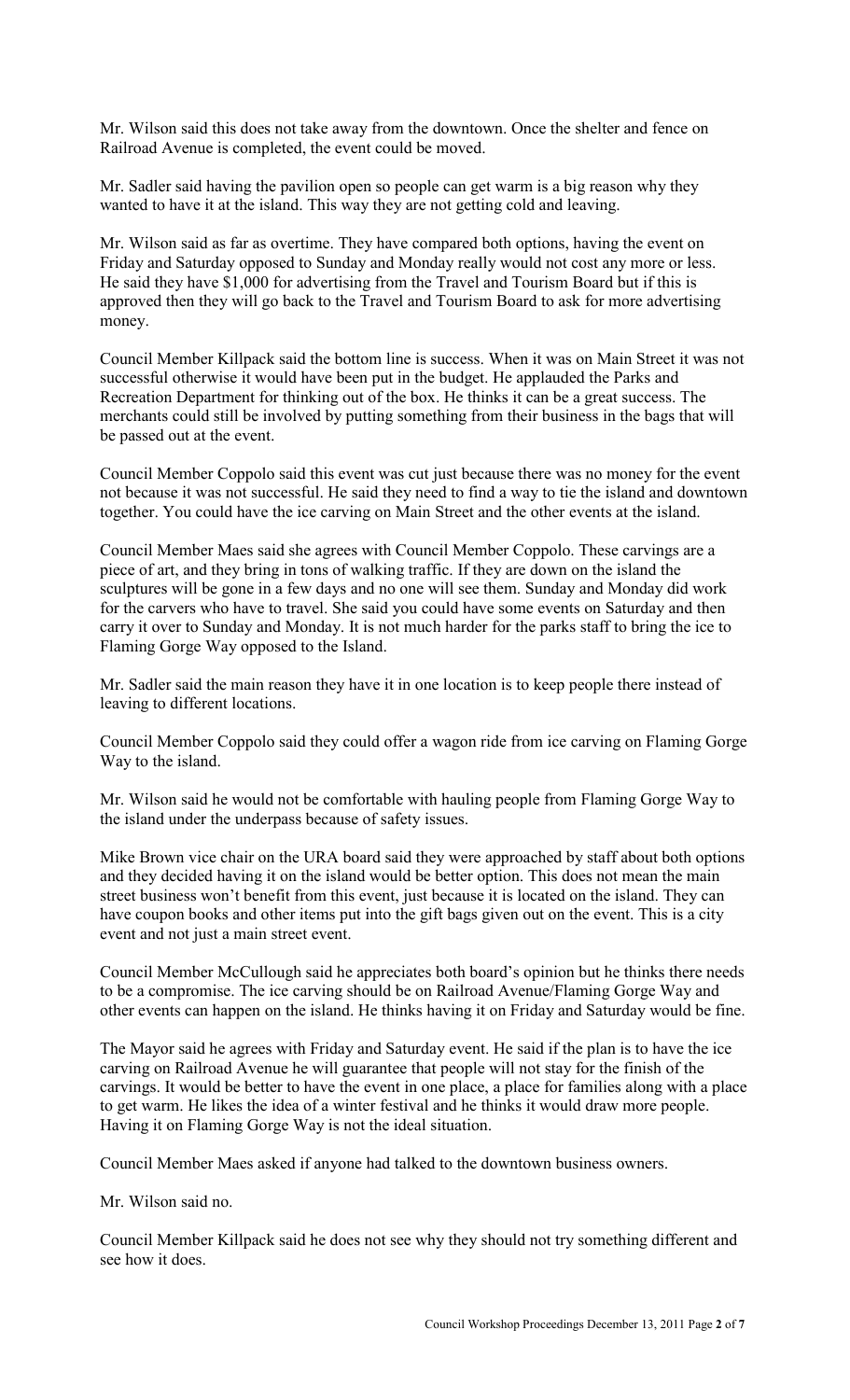Council Member Boan said he will support the event taking place on the island. Changing it to a winter festival might bring more people in and keep people in one area so they do not leave. The main street businesses do not support events that take place downtown and he is tired of funding events down there and not having the business stay open. He said let try something new.

Council Member McCullough said he would support the island but if he sees that it does not have a lot of people attending, staff will have a hard time during the budget convincing him to fund this event.

Owner of Book and Bean Misty Zimmerman said she has opened every year except one because the event date was changed multiple times. She said she would like to see the event stay on Flaming Gorge Way because the ice sculptures will be protected and they will last longer in the shaded areas. The tourists stop to look at the sculptures and many other people walk the area also. She wants this event to be a success no matter where it is. She is hoping the council does not judge the success of this event by one year only because it is a big change and people might not be aware of it. That does not mean it won't be a success in the next year.

## **Discussion on Water and Sewer Lines**

Mr. Cook said staff is seeking direction on the separation point for sewer lines in the City of Green River and where the responsibility will be divided between the city and the property owner. Currently, it is the property owner's responsibility for the maintenance, repair, and replacement of the sewer line that comes out of the house and goes all the way to the connection on the main. The water line is separated at the property line. The reason for the difference is because the water is controlled by the city and they sewer line is not.

The Mayor said the water line stops at the curb stop and some curb stops are on the sidewalks so how would that work as far as ownership.

Mr. Nelson said it would not change the ownership. The property line is the end of the property owner's responsibility from there it is the city's responsibility. He said the curb stop is the city's responsibility so if something goes wrong with it the city fixes it but the demarcation line is the property line.

Council Member Coppolo said what about the people who have curb stops in the middle of the property line.

Mr. Nelson said it does not matter; the responsibility of the owner goes to the property line.

Council Member McCullough said it is up to the owner to maintain the sewer and the city maintains the water line.

Council Member Coppolo said if work is being done and a line is damaged then it is the contractor's responsibility, not the city.

Mr. Nelson said they surveyed ten cities in Wyoming. In all ten cities, the homeowner is responsible from the curb stop to the house for water line maintenance. In eight of the ten cities the homeowner is responsible from the house to the sewer main. In Worland their ordinance was not clear and in Riverton the homeowner is responsible from the house to the property line.

Council Member McCullough said he would support an ordinance saying the homeowner is responsible from their house to the main line, for sewer.

## **National League of Cities Service Line Warranty**

Utility Service Partners Regional Account Manager Bill Diones said they partnered with the National League of Cities to offer an affordable home protection solution for property owners. This helps them deal with the financial burden of unanticipated utility line repair and replacement costs that are not the city's responsibility to repair. Some of the benefits to the program are:

• There is no cost for cities to participate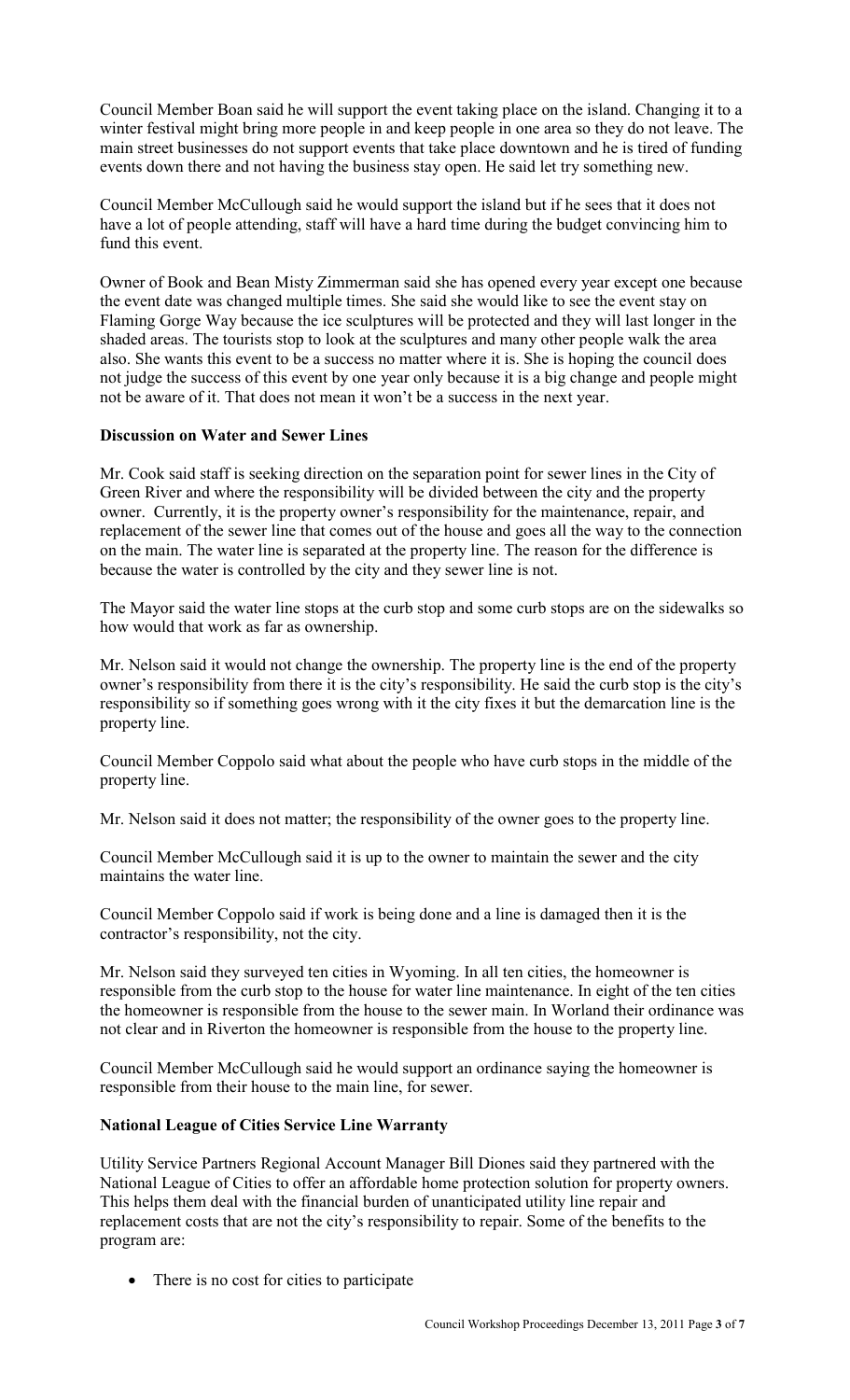- Affordable rate for residents
- The repairs are made by trusted local contractors
- Reduces local officials' frustration
- Increases citizen satisfaction
- There is no deductable
- 24/7 customer service
- All repairs are performed to local code

Currently, they have eighty cities and towns that are part of this program.

The program provides \$4,000 of coverage per occurrence with no annual aggregate. This is for repair or replacement of the line. It also provides an additional \$4,000 for street or sidewalk cutting so if there is a need to cut into either it will be covered. The standard rates are \$4.50 per month for water and \$5.95 per month for sewer. There are two different levels of discounts: if you sign up during the campaign cycle you receive a 10% discount and if you pay on an annual basis you get another 8% discount. If the city chooses not to take the royalty you would receive an additional 10% discount. The company has paid around fifty to fifty-five thousand claims with a claim denial rate under three percent usually due to non-payment of premiums. The average repair cost for water is around \$1,275 and for sewer is \$3,800.

Their commitment is to the homeowners, the city and to the National League of Cities. Their headquarters are in Canonsburg, PA and he is based in Centennial, Colorado. They are owned by Macquarie Bank which is a three hundred billion dollar bank that invests in infrastructure investments. They partnered with the National League of Cities in 2010 and in that time they have partnered with eighty governmental organizations. They have been doing this since the mid ninety's.

The essence of the partnership is a partnership marketing agreement. Which is a year-long agreement with full indemnification and they pay for all costs of the program. The agreement itself is a page and a half including signature blocks so it is a straight forward, honest, and fair arrangement where they work with the city.

Council Member McCullough asked if the city has to belong to the National League of Cities. How long does a person have to wait before they can file a claim? Can a person go with one or the other coverage's?

Mr. Diones said no the city does not have to belong to the National League of Cities. A person has thirty day waiting period when coverage is purchased outside the campaign period and no waiting period if they purchased during the campaign period. They can pick and choose the coverage they want.

Council Member Killpack clarified that there was no deductibles for water or sewer coverage. He asked if the discounts would apply every year.

Mr. Diones said if a person enrolled and paid for the coverage annually it would carry over every year, if they continue their coverage. He said if someone dropped the coverage and they paid annually they could get some of their premium back.

Council Member Boan asked if they could start the coverage tomorrow.

Mr. Diones said they do the sign ups in March but they can go ahead and inform the residents immediately through advertising and mailings. They typically find responsiveness is the best when they have the campaigns in March and in October.

Council Member Boan said he completely supports this.

Council Member Killpack asked if the prices are the same for businesses.

Mr. Diones said this coverage is for residential only.

Council Member Maes said she agrees.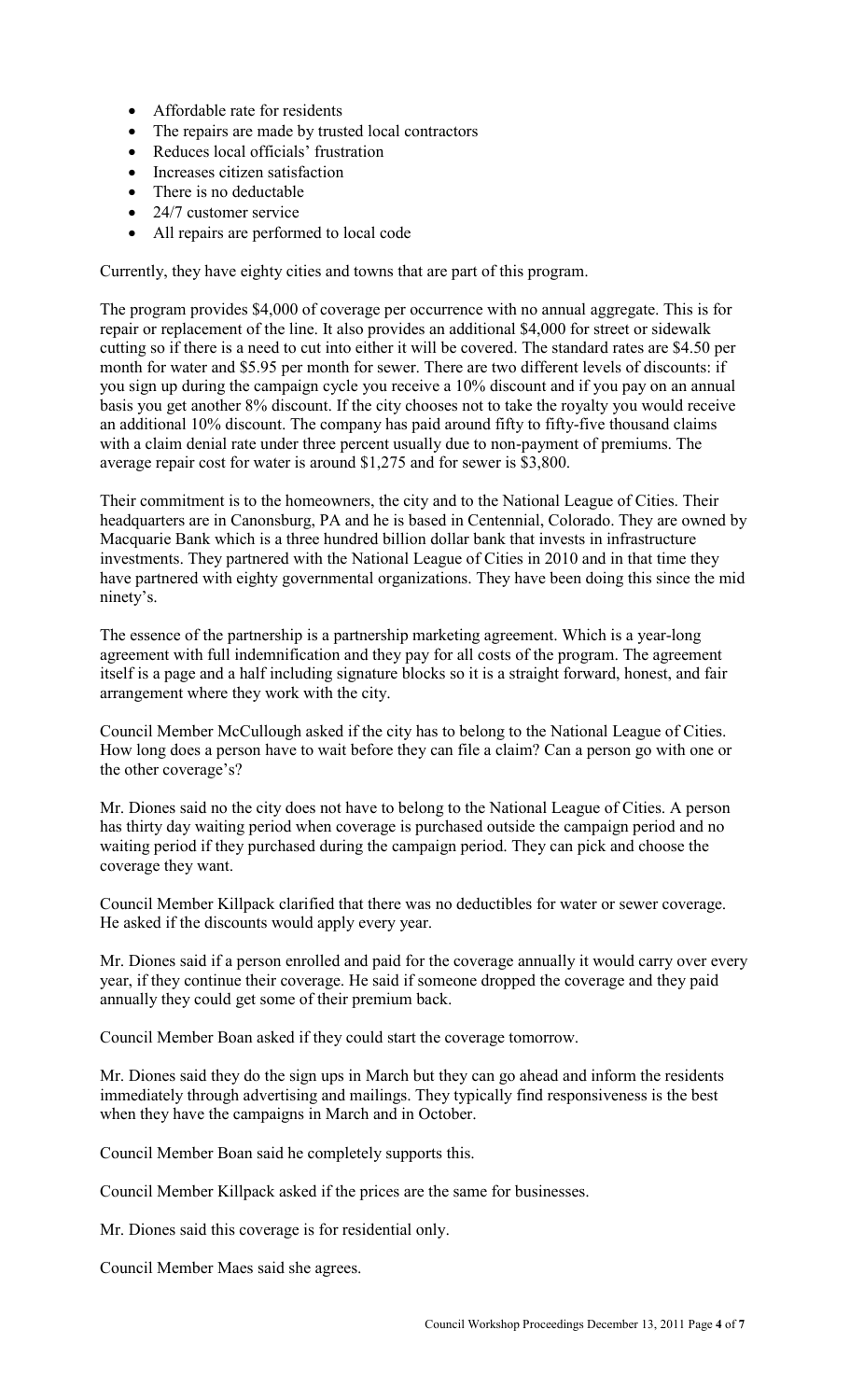Mr. Nelson asked how it works with a plugged sewer.

Mr. Diones said a plugged sewer is covered under the program. If someone has a clog in the sewer line and there is a problem with the line, they will video the line to see what is going on and it would be covered.

The Mayor asked how many households have service in Green River.

Mr. Nelson said around 4,000.

Council Member Boan said it should be posted online on the city's website, facebook, twitter, and channel thirteen.

The Mayor said they could include a flyer in the city billings too. He asked who collects the fees. He asked if this will take a form of a resolution, if so if could be on the agenda for the next meeting.

Mr. Diones said they do the billing and they collect the fees. If the city chooses to take the royalty they will send it back to the city.

The Mayor said he thinks it should be passed to the citizens.

All council members agreed.

### **Police Department Presentation on Fraud**

Detective Tom Jarvie said fraud has become an issue in Green River. He said he has ten years working with these types of issues. Globally, there was a two trillion dollar loss in 2009. In the United States the crime losses reported doubled last year. In 2010 there were 725,087 fraud complaints in 2010 and the losses were \$1.7 billion.

Fraud is a unique crime and some of the people enter into it willingly and if that is the case people are less likely to report it.

## **Types of fraud:**

Relationship – suspect forms a relationship with the victim through an on-line dating service and then convinces the victim to send money.

Grandparent/emergency – suspect calls claiming to be a grandchild or a lawyer for a grandchild in trouble asking the victim to send money immediately through Western Union or Money Gram. The caller may also claim to be a lawyer representing the grandchild.

Overpayment – suspect offers to purchase an item sold through a classified as or online auction. Suspect pays more than the asking price with a cashier's check or money order and asks for the balance to be sent back. The original payment is later found to be counterfeit.

Mystery Shopping/Employment – being enticed by a seemingly great work from home job offer, the victim is asked to pay a fee; ship the merchandise that was purchased to them, or send the money from a cashed check or money order.

Payday Loan – shortly after applying for or checking into on-line payday loan you begin receiving aggressive demanding collection calls. Callers usually have foreign accents. Even though you sent one to a legitimate payday loan it can go to other places that are not good.

He said there are a lot of problems with overseas fraud and these are almost impossible to trace.

Lottery/Prize/Inheritance – If you are offered winning or inheritance from another country, it is fraud.

Guidelines: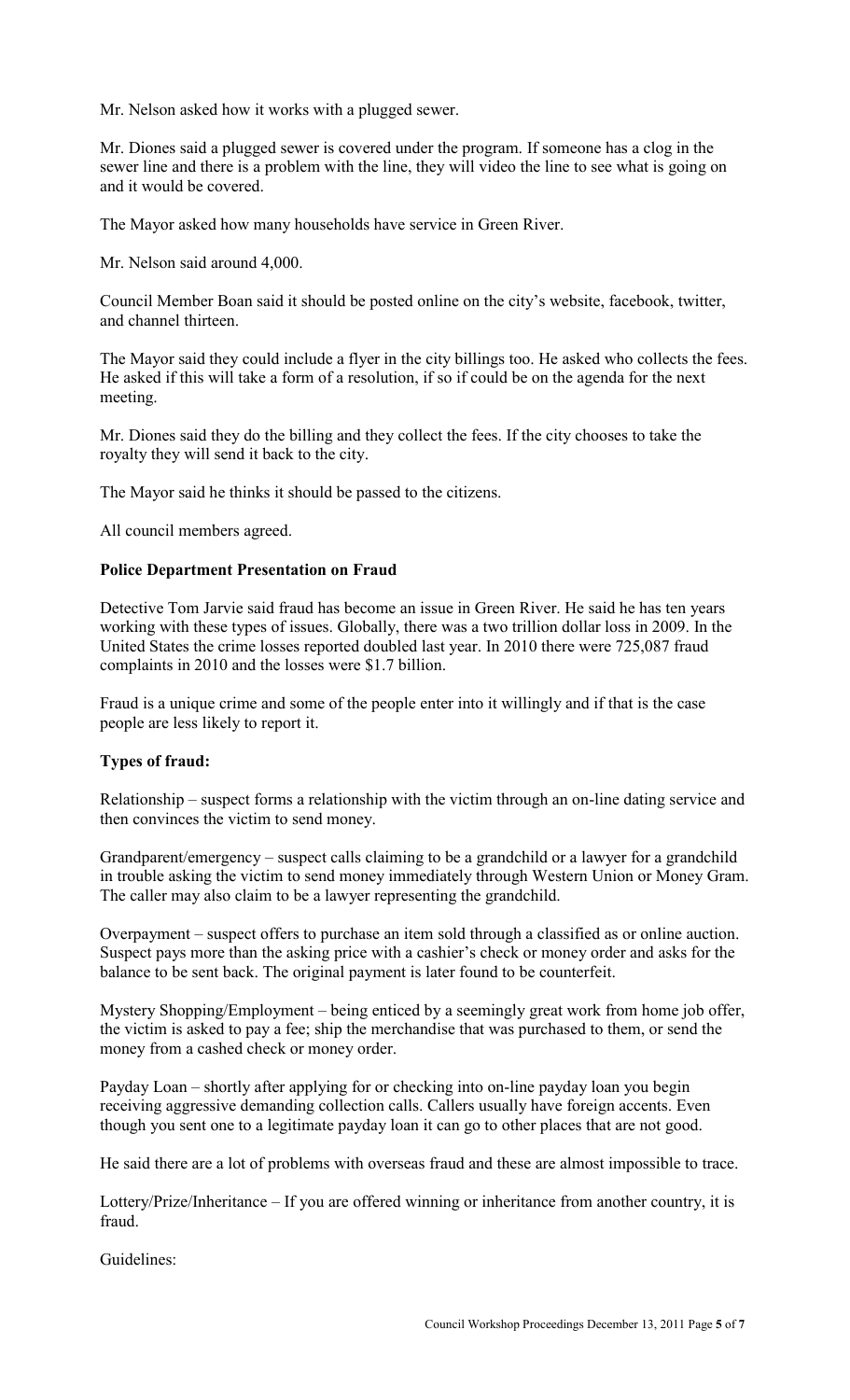- Never send money to someone you don't know
- Never send out personal information online because you do not know where they are
- Never assume any check or money order will clear, the counterfeit ones look very real
- Always report fraud to IC3.gov or your local police department. This website is run by the National White-collar Crime Center and the FBI. Reporting fraud to this website will give us some idea of the total amount lost due to fraud in the United States.

The Green River Police Department will always take a report whenever someone becomes a victim of fraud. Prevention is the best way to stop fraud from happening so he will continue to educate everyone on fraud and how to prevent it from happening.

Council Member McCullough said it is amazing how much people know about you once you have purchased something online. Everyone should be aware of fraud and report it when it takes place.

Council Member Maes said she received an email thanking her for her purchase. She looked into it and it was fraudulent. She reminds everyone to look at their bank accounts and keep track of what is going on.

# **City Administrator's Report**

Mr. Cook said there have been some concerns with Cowboy Corner. He has been informed by the building inspector that they are under compliance with the nuisance orders and ordinances in the city. He understands that the governing body would like to clean up the city but there are ten businesses that are located in B1 area and are all zoned properly and have business licenses as towing/auto repair business. If we look at one business we will be looking at all ten businesses.

Council Member Coppolo said after the comprehensive study is completed and the zoning structure changes these businesses would be grandfathered in. They would not have to change until they leave so we could address these issues at that time.

Director of Community Development Laura Leigh said the Comprehensive Plan would give goals and objective statements; it does not change the zoning ordinance. That would be second step. If the city changes the language to say that towing operations are no longer permitted those business would be legal until that use is discontinued for a period of eighteen months or longer.

Council Member Boan said just because they have a business license does not give them a right to have a junk yard.

Mr. Cook said he is working with the police department on a contract for services to house animals at our facility, from anything west of the tunnels. The animal shelter has room and would be able house these animals but he wants to make sure they charge correctly and he does not want to fill it up with animals from out of city corporate limits.

He is looking at the Municipal Court taking over the Driving under Influence and the Driving under Suspension violations.

He said the Traffic Committee has met and they are looking into several intersections in the city. There are looking into a request for two hour parking on Flaming Gorge Way. The traffic committee is reluctant to do so because there is no issue with parking down town. They are looking into the speed limits within the city to clarify the new legislation that was passed. They are looking into traffic light at intersections but there are a lot of requirements that go along with those being installed. They are also looking into roundabouts which would slow traffic down but allow the traffic to keep moving.

The Mayor asked if the traffic committee is coming up with any ideas to help with parking in the downtown area.

Mr. Cook said no they have not. If the two hour limit goes into effect it would be for owners of businesses and residents so they are hesitant to require the two hour limit. It seems to be a perception issue more than a real problem.